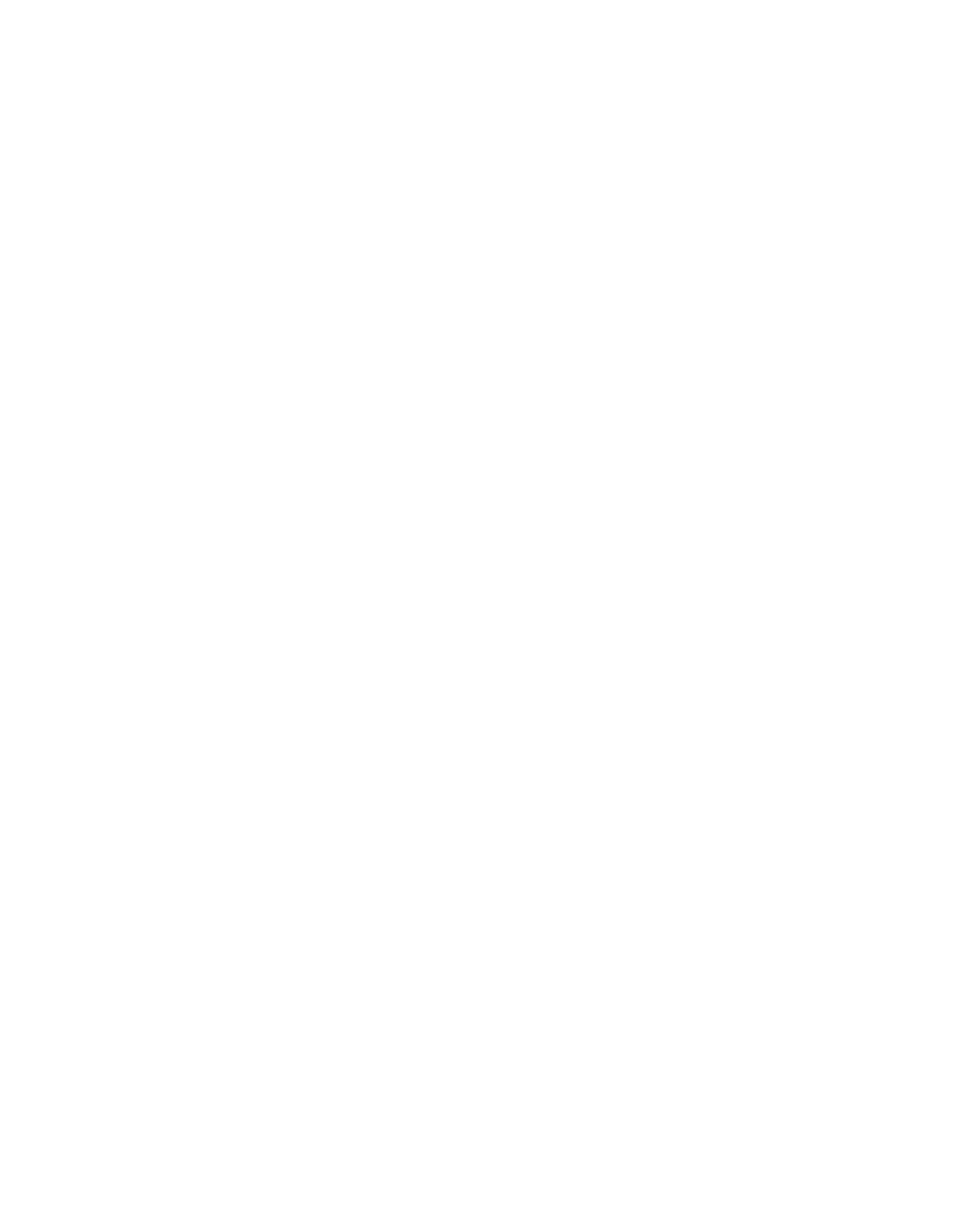# 1.0 **Introduction**

The Association's main source of income is rental income and it is essential that arrears of rent are kept to a minimum to ensure the Association's financial viability.

The arrears policy aims to minimise the loss of rental income by carrying out prompt and effective recovery action.

The policy and supporting procedures are also designed to maximise tenants benefit, assist tenants to budget effectively and to minimise the risk of serious debt.

# 2.0 **Our Objectives**

The Association will:

- adopt a rigorous and proactive approach to arrears control based on principles of early action and advice to tenants
- maintain a system that is both effective and efficient
- recover arrears as far as possible with the co-operation of the tenant
- ensure that tenants maximise their welfare benefit entitlement and assist with budgeting where applicable
- operate a sympathetic but firm arrears procedure which will maximise the Association's rental income

# 3.0 **Our Policy Goals are to:-**

- prevent arrears arising
- maintain an arrears control system
- respond promptly to missed payments
- establish early personal contact if arrears persist
- recover arrears

# 4.0 **Our Policy Methods are to:-**

- reach realistic and affordable arrangements with tenants to pay arrears
- monitor payment arrangements
- instigate legal proceedings for recovery of arrears when voluntary arrangements have failed
- instigate legal proceedings for recovery of arrears and possession when no other method of recovery is available
- ensure appropriate Welfare Benefits Advice is provided at all times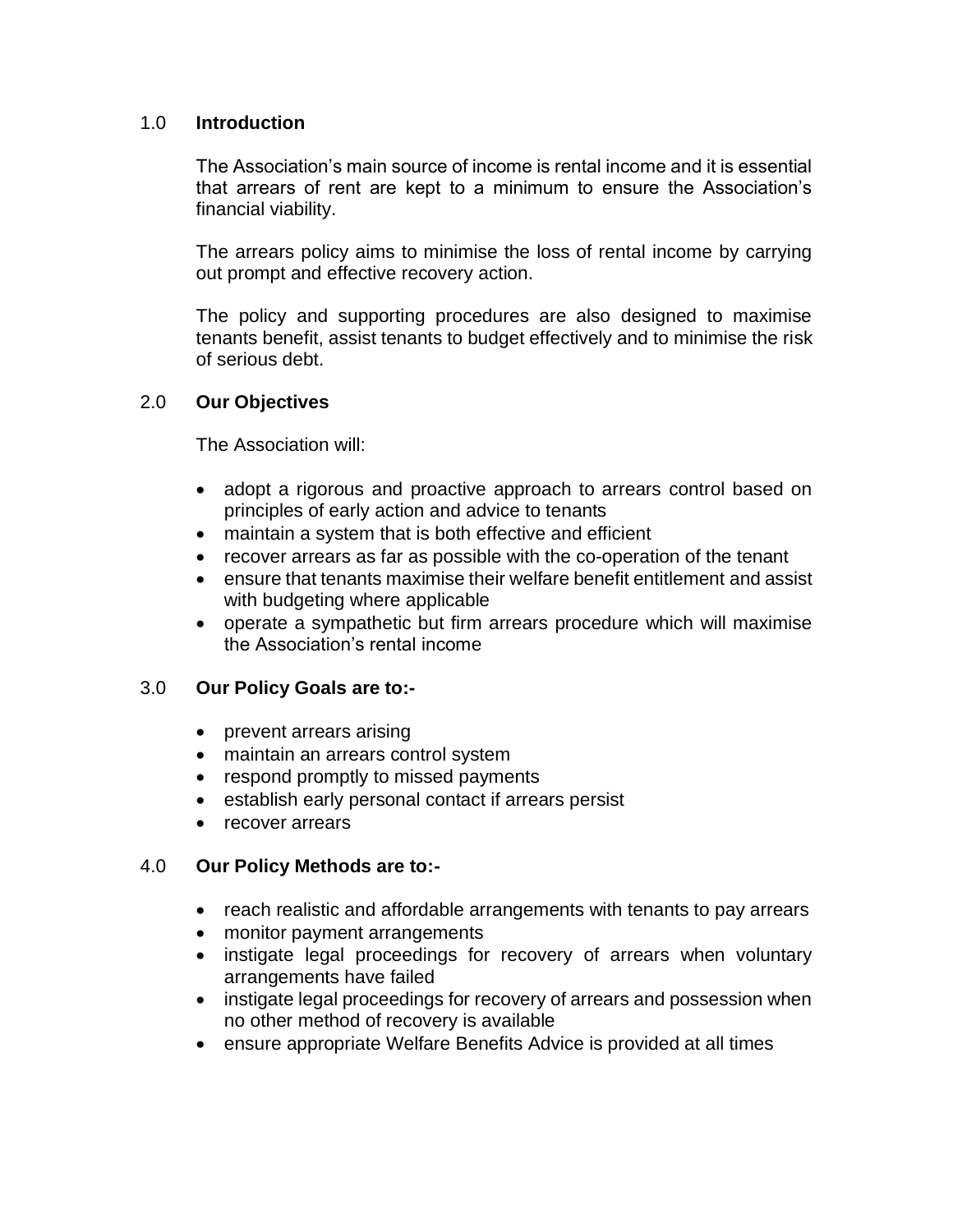# 5.0 **The Prevention of Rent Arrears**

Effective prevention of rent arrears begins at the point of initial let. New tenants will be made aware of the following:

- Their legal responsibility to pay rental in advance each week
- The effect of non-payment
- Various Welfare Benefits especially Housing Benefit/Universal Credit
- Our Financial Inclusion service
- Procedure for recovering rent arrears

New tenants are required to pay one week's rent in full at time of sign up. The Association recognises that there may be exceptional circumstances which would put someone in to significant financial hardship or prevent them from securing a home therefore any deviation from this is at the Neighbourhood Managers or Neighbourhood Services Leads Discretion.

Neighbourhood Managers will meet new tenants to explain methods of rent payment and select the best option to suit the particular individual. Rent accounts will be regularly monitored and tenants encouraged to contact the Association immediately if they experience difficulty in paying their rent.

Neighbourhood Managers will ensure that tenants obtain advice on welfare benefits and assistance in the completion of Housing Benefit/Universal Credit application forms where required. Help and advice on debt counselling will be provided either in-house or from the Local Authority and liaison with outside agencies such as Citizens Advice Bureau and Step Change will also be encouraged.

The Association will also ensure that tenants are kept informed of any major changes in Housing Benefit or Universal Credit rules and Welfare Reform e.g. through newsletter, webpage, mailshots, social media, face to face discussions etc.

# 6.0 **The Control of Rent Arrears**

Rent accounts will be monitored on a weekly basis to identify arrears at an early stage and prompt action will be taken to contact tenants. This will enable Neighbourhood Managers to establish, from the beginning, if a tenant is having difficulty paying their rent.

The rent is due on the Monday of each week and rental payments should be received on or before that date. Should a tenant pay monthly then payments are monthly in advance.

Arrears will be pursued by a combination of letters, telephone calls, texts, emails, home visits, office meetings and debt advice with tenants. The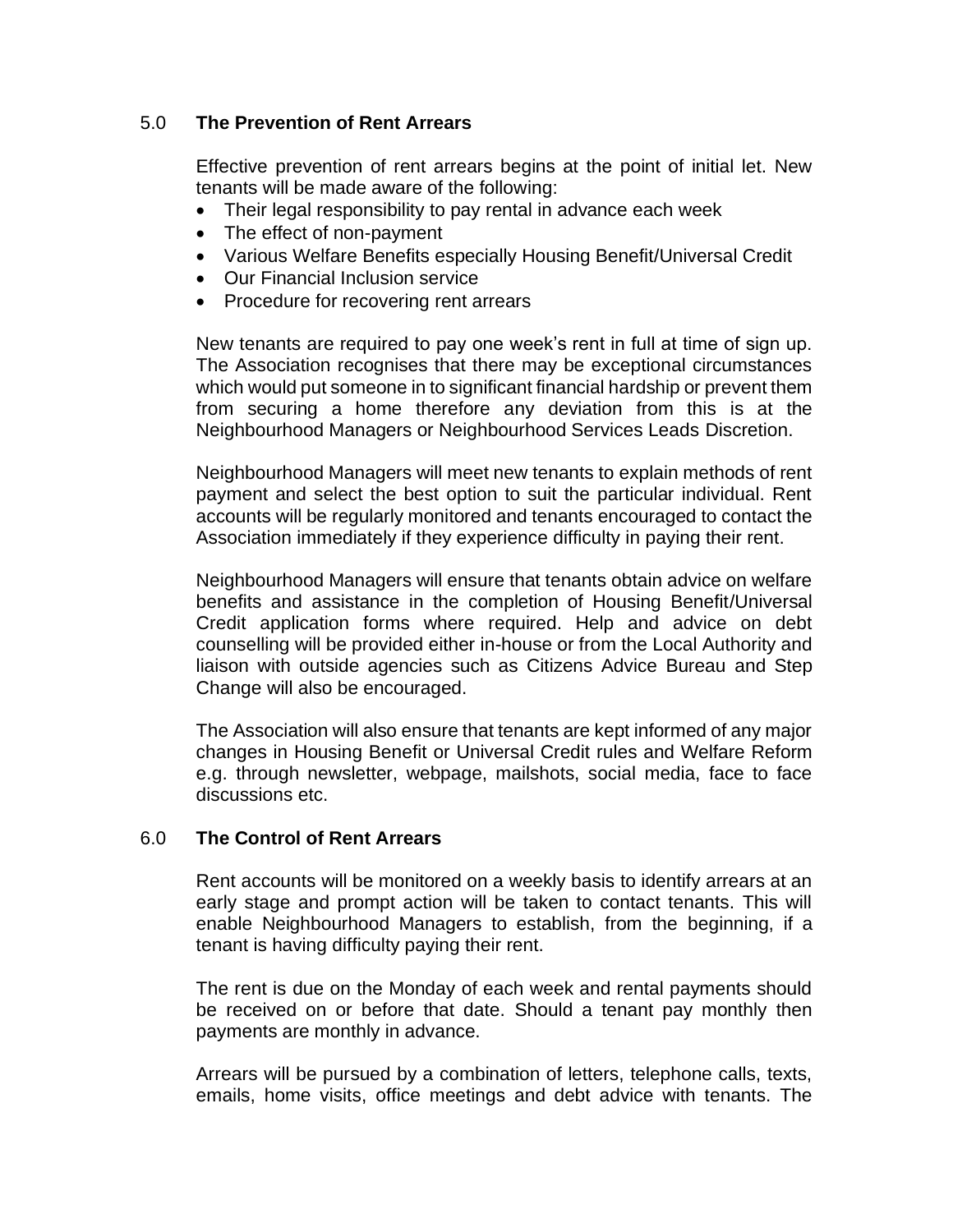Association will seek in discussion with the Local Authority/DWP and our own Tenancy Sustainability Managers clarification that the tenant is claiming maximum benefit or if they would be entitled to any other benefit. If other methods of rent payment are available to the tenant which would avoid or reduce arrears then this will be considered.

All interviews/contact with tenants, whether conducted in the tenants home or in the office will be recorded on the Housing Management System. If contact with the tenant is proving difficult, and the tenant fails to respond to written correspondence, arrangements will be made to carry out a home visit out with normal office hours.

When taking further action against a tenant in arrears the Association will make all attempts to get a full profile including a financial analysis of the tenant's circumstances and the reason for the arrears.

Where a tenant is unable to repay the arrears in full a reasonable and affordable repayment arrangement will be agreed with the tenant.

The consequences of not adhering to the repayment arrangement will be stressed to the tenant and the tenant will be made aware that broken arrangements will result in legal proceedings. The Association will not continually threaten legal action or act in an oppressive manner but attempt to ensure voluntary co-operation wherever possible.

Court action will be instructed when all other arrears control methods have failed and consideration will always be given to recovering the debt without gaining possession.

#### 7.0 **Welfare Benefits and Financial Advice**

Maximising benefit entitlement and debt counselling are considered vital in assisting tenants to maintain rent payments. The Associations Neighbourhood Managers will provide support to all potential and existing tenants, working closely with our Tenancy Sustainability Managers to increase the tenants ability to pay.

The Association works closely with local authority Housing Benefit Departments/DWP to ensure that claims for tenants are processed efficiently and accurately.

Our Tenancy Sustainability Managers provide support to maximise income for tenants through Personal Independent Payments benefits. Our Neighbourhood Managers deal with more routine supports such as Housing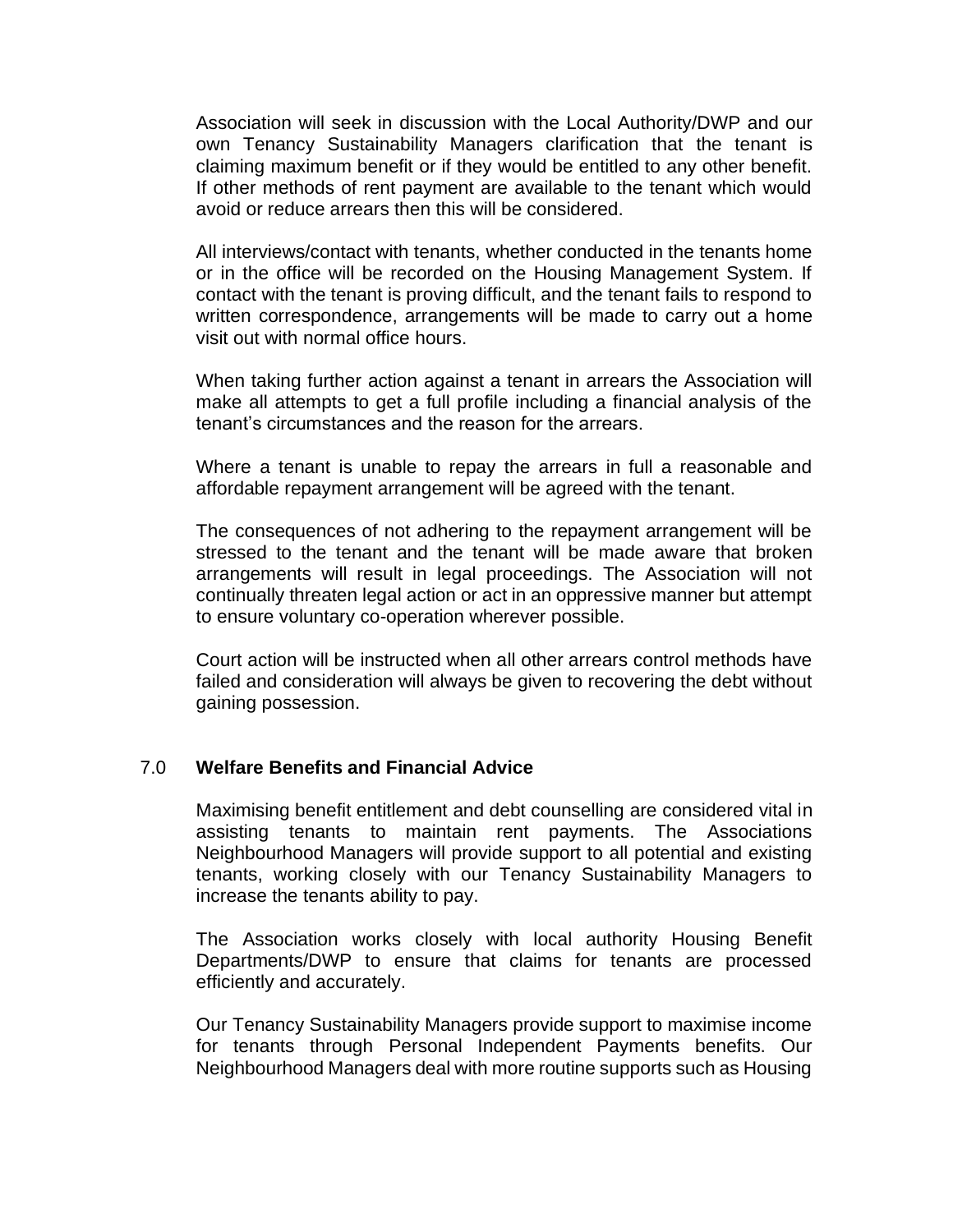& Council Tax Benefits, Discretionary Housing Payments and Universal Credit.

Neighbourhood Managers will provide money and debt advice giving tenants support to reach realistic and manageable repayment arrangements within the arrears recovery process. This may involve third party organisations eg. Insolvency practitioners.

Where appropriate our Neighbourhood Managers will make a referral to the Tenancy Sustainability Managers especially where more specialist advice in relation to Welfare Reform is required.

### 8.0 **Legal Action**

The Housing (Scotland) Act 2001 requires a landlord to serve upon a tenant and any member of the tenant's household aged 16 years or over a Notice of their Intention to raise proceedings in the Sheriff Court to obtain a Court Order for repossession of his/her home. It must set out the grounds on which the landlord is seeking repossession and give particulars of the way in which the landlord believes that the grounds for repossession apply. All pre action requirements must have been completed before service of said notice.

Instigation of court proceedings will be at the discretion of the Neighbourhood Manager. Where a court order for repossession has been obtained (Decree granted) and it is considered that eviction may be necessary the case will be referred to the Neighbourhood Services Lead for approval. Should an eviction take place a report will also be given to the Executive Director – Customer Experience to inform the ExecutiveTeam, and the Trustees.

Where the Court has granted a Decree, the Association have the discretion of up to 24 weeks (maximum) to further engage with the tenant prior to upholding the Decree and in accordance with our procedures.

The Association may consider making an application to the Courts for an arrestment of the tenant's wages. The application will normally also include a claim for expenses.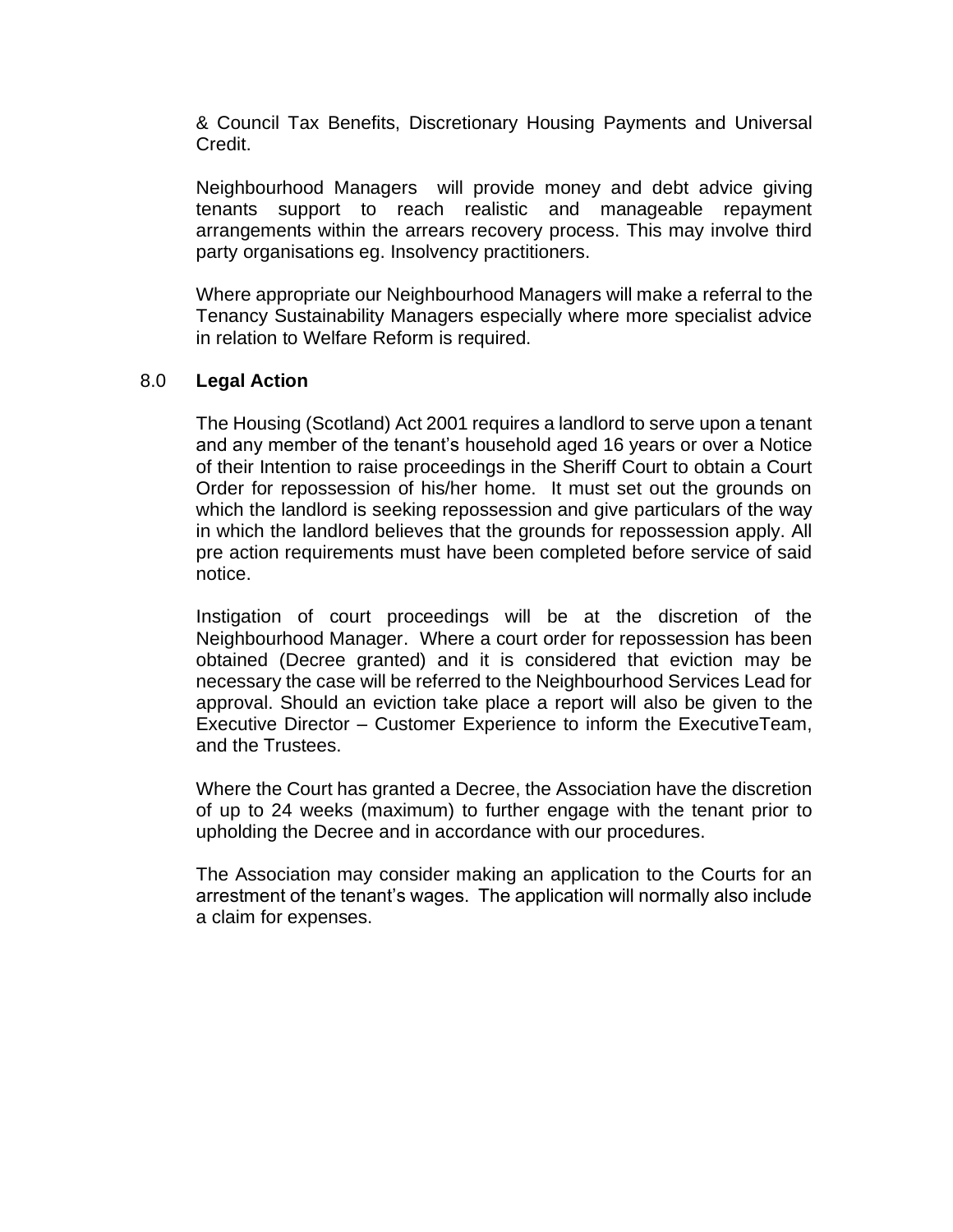# 9.0 **Housing Benefit/Universal Credit**

Association staff will receive appropriate training to ensure they are up to date with benefit legislation and our tenants receive relevant advice and information on the benefits available to them. Staff will liaise,, where appropriate with the Local Authority/DWP in relation to any benefit questions.

Where the tenant is on the relevant benefit and at least eight weeks (Housing Benefit) or 2 months (Universal Credit) in arrears of rent, the Association can apply to have payments deducted directly from the tenant's benefits and paid directly to the Association.

### 10.0 **Legislative Development**

The Association will take account of any alterations and amendments which govern the legislative framework within Housing.

### 11.0 **Information Technology**

The Association operates a fully computerised rent account and arrears monitoring information system and will continue to develop the system to track arrears at an early stage and identify patterns and trends of arrears levels.

#### 12.0 **Non Discriminatory Practice**

The Association aims to promote and adhere to the principle of giving equal value to each individual's needs and responsibilities

#### 13.0 **Former Tenant Arrears**

Former tenant arrears remain a debt and will be pursued however, if all efforts have failed, they will be written off by the Neighbourhood Services Lead and formally noted by the Trustees at the end of each quarter.

# 14.0 **Improvements to Properties & Granting Permissions**

Tenants who are in arrears and not adhering to any repayment agreement may not be eligible for any improvements to their property or works maybe delayed until the end of a programme. Before any final decision is made relevant staff will visit the tenant to discuss the situation with the aim of agreeing a repayment schedule for the debt. If there is any health and safety issue then the identified works will be completed. These cases are evaluated on an individual basis and the Association will always complete